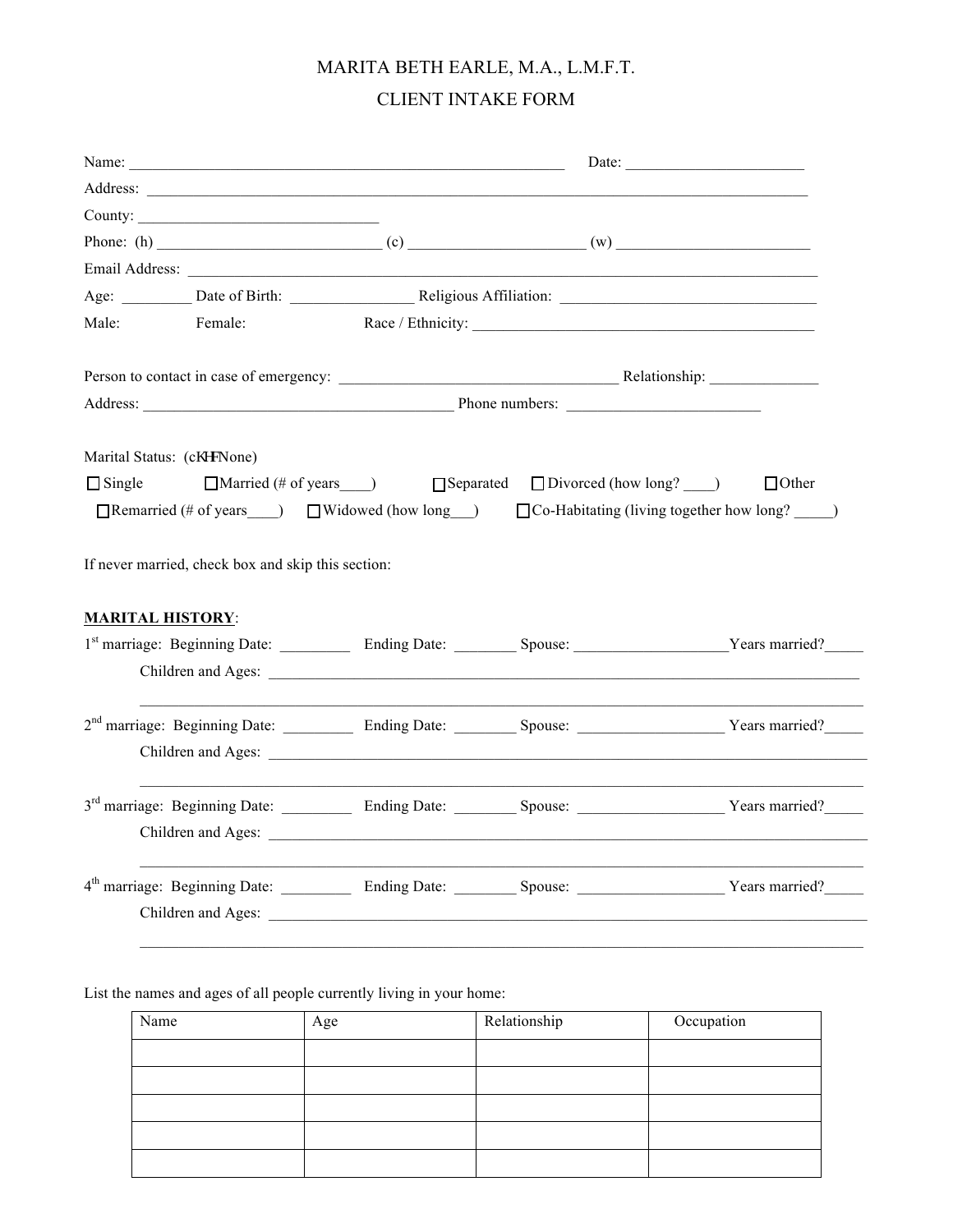| Name                                               | Age                                                                              | Relationship                                                                                                                      | Occupation                                                                                             |
|----------------------------------------------------|----------------------------------------------------------------------------------|-----------------------------------------------------------------------------------------------------------------------------------|--------------------------------------------------------------------------------------------------------|
|                                                    |                                                                                  |                                                                                                                                   |                                                                                                        |
|                                                    |                                                                                  | Who has custody of the minor children living in your home?<br><u>Letting</u> the state of the minor children living in your home? |                                                                                                        |
| Highest Level of Education: (cj gemone)            |                                                                                  |                                                                                                                                   |                                                                                                        |
|                                                    |                                                                                  |                                                                                                                                   | □Grade School □Middle School □High School □Some College □Bachelor's Degree □Master's Degree □Doctorate |
|                                                    | Determined Fee (leave blank: office use only): _________________________________ |                                                                                                                                   |                                                                                                        |
|                                                    |                                                                                  |                                                                                                                                   |                                                                                                        |
| Are you currently in therapy elsewhere? $\Box$ Yes | $\Box$ No                                                                        |                                                                                                                                   |                                                                                                        |
|                                                    |                                                                                  |                                                                                                                                   |                                                                                                        |
|                                                    | Have you ever consulted a professional counselor before? $\Box$ Yes              | $\Box$ No                                                                                                                         |                                                                                                        |
|                                                    |                                                                                  |                                                                                                                                   |                                                                                                        |
| <b>MEDICAL HISTORY:</b>                            |                                                                                  |                                                                                                                                   | Current Medical Conditions:                                                                            |
|                                                    |                                                                                  |                                                                                                                                   |                                                                                                        |
|                                                    | Have you ever been hospitalized for an emotional or psychological problem?       | $\Box$ Yes                                                                                                                        | $\Box$ No                                                                                              |
| If yes,                                            |                                                                                  |                                                                                                                                   |                                                                                                        |
|                                                    |                                                                                  |                                                                                                                                   |                                                                                                        |
|                                                    |                                                                                  | Reason(s): $\qquad \qquad$                                                                                                        |                                                                                                        |
|                                                    |                                                                                  |                                                                                                                                   |                                                                                                        |
| <b>Current Medications:</b>                        |                                                                                  |                                                                                                                                   |                                                                                                        |
| Medication                                         |                                                                                  |                                                                                                                                   |                                                                                                        |
|                                                    | Dosage                                                                           | Prescribed By                                                                                                                     | Date Prescribed                                                                                        |
|                                                    |                                                                                  |                                                                                                                                   |                                                                                                        |
|                                                    |                                                                                  |                                                                                                                                   |                                                                                                        |
|                                                    |                                                                                  |                                                                                                                                   |                                                                                                        |
|                                                    | Compliant? $\Box$ Yes $\Box$ No                                                  | Complaints?                                                                                                                       | $\Box$ No<br>$\Box$ Yes                                                                                |
|                                                    |                                                                                  |                                                                                                                                   |                                                                                                        |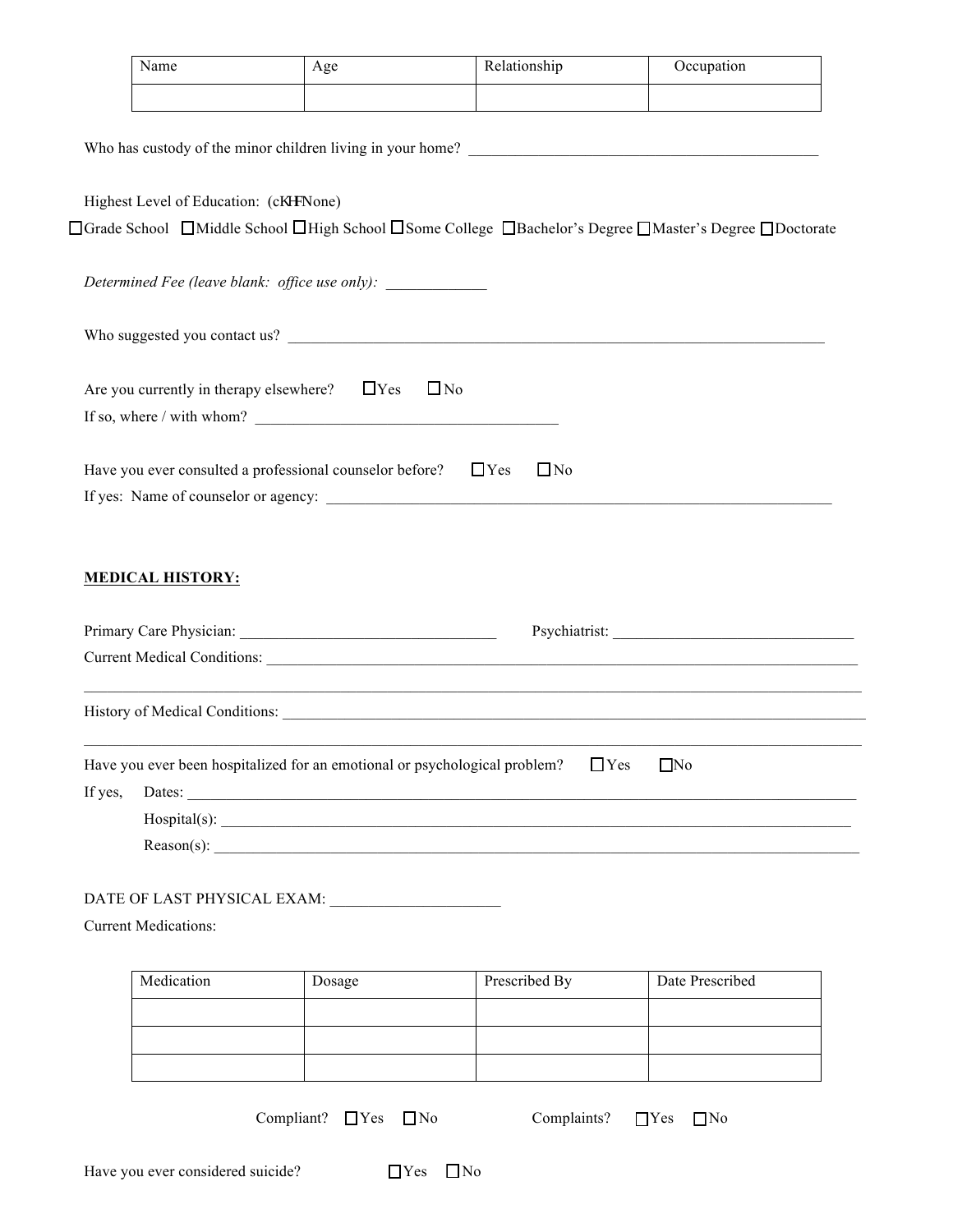

Please check if any of these are or have been present in your extended family or your spouse's family:

|                           | Your Family | How Related? | Your Spouse's Family | How Related? |
|---------------------------|-------------|--------------|----------------------|--------------|
| 1. Depression             |             |              |                      |              |
| 2. Anxiety                |             |              |                      |              |
| 3. Mood swings            |             |              |                      |              |
| 4. Schizophrenia          |             |              |                      |              |
| 5. Suicide or attempts    |             |              |                      |              |
| 6. Alcohol use / abuse    |             |              |                      |              |
| 7. Drug use / abuse       |             |              |                      |              |
| 8. Emotional illness      |             |              |                      |              |
| 9. Electric Shock Therapy |             |              |                      |              |
| 10. Other                 |             |              |                      |              |

## **YOUR EMPLOYMENT HISTORY:**

**YOUR LEGAL HISTORY:** (i.e. criminal violations; court appearances; custody hearings; civil suits, etc.)

 $\mathcal{L}_\mathcal{L} = \mathcal{L}_\mathcal{L} = \mathcal{L}_\mathcal{L} = \mathcal{L}_\mathcal{L} = \mathcal{L}_\mathcal{L} = \mathcal{L}_\mathcal{L} = \mathcal{L}_\mathcal{L} = \mathcal{L}_\mathcal{L} = \mathcal{L}_\mathcal{L} = \mathcal{L}_\mathcal{L} = \mathcal{L}_\mathcal{L} = \mathcal{L}_\mathcal{L} = \mathcal{L}_\mathcal{L} = \mathcal{L}_\mathcal{L} = \mathcal{L}_\mathcal{L} = \mathcal{L}_\mathcal{L} = \mathcal{L}_\mathcal{L}$  $\mathcal{L}_\mathcal{L} = \mathcal{L}_\mathcal{L} = \mathcal{L}_\mathcal{L} = \mathcal{L}_\mathcal{L} = \mathcal{L}_\mathcal{L} = \mathcal{L}_\mathcal{L} = \mathcal{L}_\mathcal{L} = \mathcal{L}_\mathcal{L} = \mathcal{L}_\mathcal{L} = \mathcal{L}_\mathcal{L} = \mathcal{L}_\mathcal{L} = \mathcal{L}_\mathcal{L} = \mathcal{L}_\mathcal{L} = \mathcal{L}_\mathcal{L} = \mathcal{L}_\mathcal{L} = \mathcal{L}_\mathcal{L} = \mathcal{L}_\mathcal{L}$ 

 $\mathcal{L}_\mathcal{L} = \mathcal{L}_\mathcal{L} = \mathcal{L}_\mathcal{L} = \mathcal{L}_\mathcal{L} = \mathcal{L}_\mathcal{L} = \mathcal{L}_\mathcal{L} = \mathcal{L}_\mathcal{L} = \mathcal{L}_\mathcal{L} = \mathcal{L}_\mathcal{L} = \mathcal{L}_\mathcal{L} = \mathcal{L}_\mathcal{L} = \mathcal{L}_\mathcal{L} = \mathcal{L}_\mathcal{L} = \mathcal{L}_\mathcal{L} = \mathcal{L}_\mathcal{L} = \mathcal{L}_\mathcal{L} = \mathcal{L}_\mathcal{L}$  $\mathcal{L}_\mathcal{L} = \{ \mathcal{L}_\mathcal{L} = \{ \mathcal{L}_\mathcal{L} = \{ \mathcal{L}_\mathcal{L} = \{ \mathcal{L}_\mathcal{L} = \{ \mathcal{L}_\mathcal{L} = \{ \mathcal{L}_\mathcal{L} = \{ \mathcal{L}_\mathcal{L} = \{ \mathcal{L}_\mathcal{L} = \{ \mathcal{L}_\mathcal{L} = \{ \mathcal{L}_\mathcal{L} = \{ \mathcal{L}_\mathcal{L} = \{ \mathcal{L}_\mathcal{L} = \{ \mathcal{L}_\mathcal{L} = \{ \mathcal{L}_\mathcal{$ 

Is your family or anyone in your family currently involved with the following agencies? If yes, please explain

| Department of Human Services: | Yes | N <sub>0</sub> |  |
|-------------------------------|-----|----------------|--|
| Probation or Parole:          | Yes | N <sub>0</sub> |  |
| Attorney:                     |     |                |  |
| Other (please specify):       |     |                |  |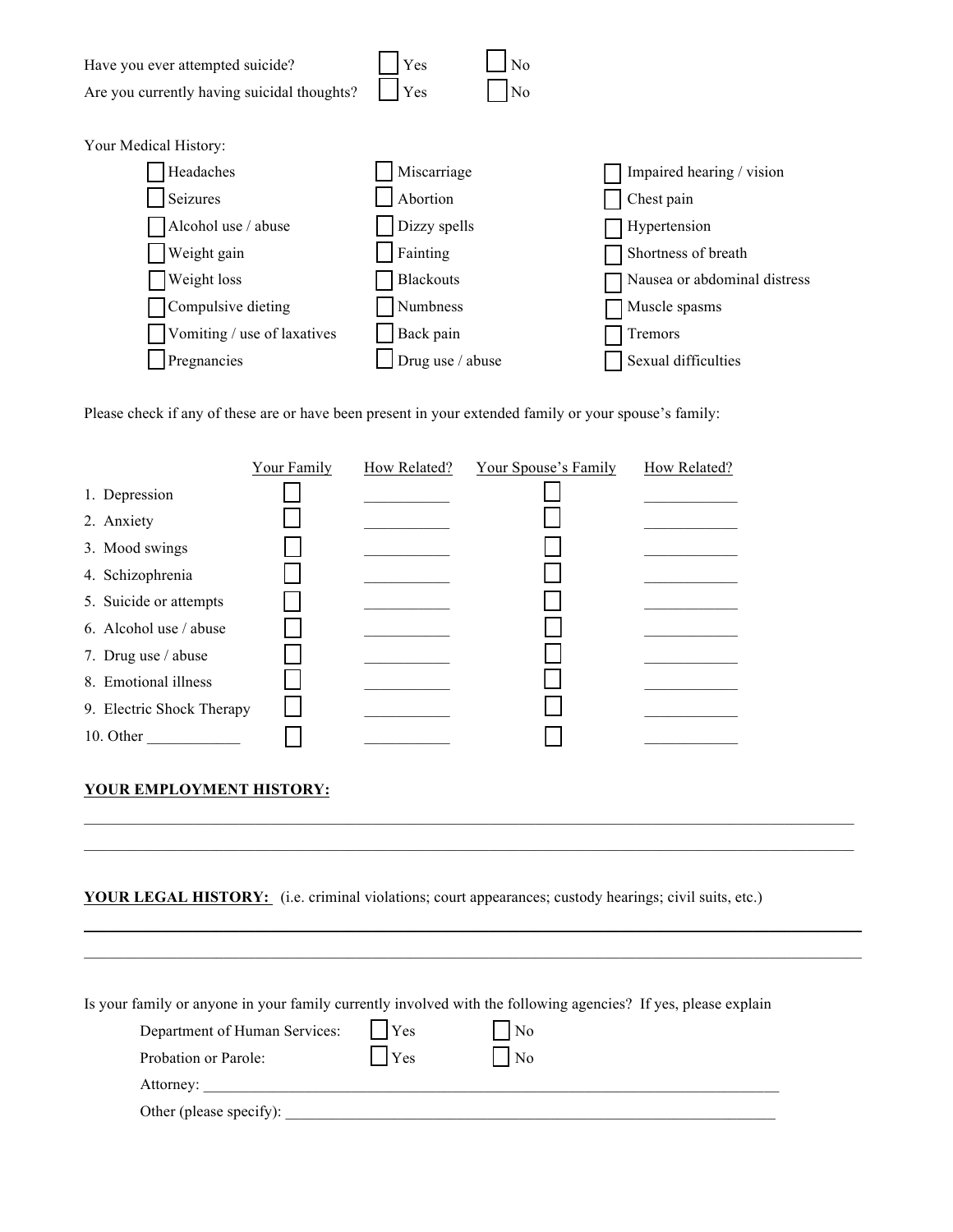| For what areas of your life are you seeking assistance? (i.e., marital, family, school, work, substance abuse, grief)                                                                                                                                                                                                 |                                                        |                                    |                                                                                                                                                     |
|-----------------------------------------------------------------------------------------------------------------------------------------------------------------------------------------------------------------------------------------------------------------------------------------------------------------------|--------------------------------------------------------|------------------------------------|-----------------------------------------------------------------------------------------------------------------------------------------------------|
| Area 1: $\frac{1}{2}$ $\frac{1}{2}$ $\frac{1}{2}$ $\frac{1}{2}$ $\frac{1}{2}$ $\frac{1}{2}$ $\frac{1}{2}$ $\frac{1}{2}$ $\frac{1}{2}$ $\frac{1}{2}$ $\frac{1}{2}$ $\frac{1}{2}$ $\frac{1}{2}$ $\frac{1}{2}$ $\frac{1}{2}$ $\frac{1}{2}$ $\frac{1}{2}$ $\frac{1}{2}$ $\frac{1}{2}$ $\frac{1}{2}$ $\frac{1}{2}$ $\frac$ |                                                        |                                    |                                                                                                                                                     |
| Area 2:                                                                                                                                                                                                                                                                                                               |                                                        |                                    |                                                                                                                                                     |
|                                                                                                                                                                                                                                                                                                                       |                                                        |                                    |                                                                                                                                                     |
| For each area you identified, what changes/improvements will be signs of progress?                                                                                                                                                                                                                                    |                                                        |                                    |                                                                                                                                                     |
|                                                                                                                                                                                                                                                                                                                       |                                                        |                                    |                                                                                                                                                     |
|                                                                                                                                                                                                                                                                                                                       |                                                        |                                    |                                                                                                                                                     |
|                                                                                                                                                                                                                                                                                                                       |                                                        |                                    |                                                                                                                                                     |
|                                                                                                                                                                                                                                                                                                                       |                                                        |                                    |                                                                                                                                                     |
|                                                                                                                                                                                                                                                                                                                       |                                                        |                                    |                                                                                                                                                     |
| Please check any of the following that are presently causing you difficulty:                                                                                                                                                                                                                                          |                                                        |                                    |                                                                                                                                                     |
| Depressed mood                                                                                                                                                                                                                                                                                                        | Decreased need for sleep                               | Fear of losing control             | Assertiveness                                                                                                                                       |
| Lost interest in most activities                                                                                                                                                                                                                                                                                      | Increased talking                                      | Fear of dying                      | Parenting                                                                                                                                           |
| Increased appetite                                                                                                                                                                                                                                                                                                    | Racing thoughts                                        | Flashbacks                         | Nightmares                                                                                                                                          |
| Decreased appetite                                                                                                                                                                                                                                                                                                    | Distractible                                           | Efforts to avoid memories          | Bed-wetting                                                                                                                                         |
| Difficulty going to sleep                                                                                                                                                                                                                                                                                             | Elevated mood, feel "up"                               | Fear of social situations          | Nervousness                                                                                                                                         |
| Difficulty staying asleep                                                                                                                                                                                                                                                                                             | Engaging in risky behaviors                            | Impulsive                          | Children                                                                                                                                            |
| Fatigue, loss of energy                                                                                                                                                                                                                                                                                               | Mood swings                                            | Angry                              | Divorce                                                                                                                                             |
| Feelings of worthlessness                                                                                                                                                                                                                                                                                             | Feelings of Panic                                      | Easily upset, on edge              | Temper                                                                                                                                              |
| Inappropriate guilt                                                                                                                                                                                                                                                                                                   | Difficulty organizing                                  | Marital problems                   | Inferiority                                                                                                                                         |
| Difficulty concentrating                                                                                                                                                                                                                                                                                              | my thoughts                                            | Overwhelmed                        | Drug use / abuse                                                                                                                                    |
| $\Box$ Preoccupation with death                                                                                                                                                                                                                                                                                       | $\Box$ Sexual problems                                 | Restlessness                       | Work                                                                                                                                                |
| Suicidal thoughts                                                                                                                                                                                                                                                                                                     | Loneliness                                             | Irritable                          | Guilt                                                                                                                                               |
| Excessive, uncontrollable                                                                                                                                                                                                                                                                                             | Parents                                                | Relaxation                         | Alcohol use / abuse                                                                                                                                 |
| worry                                                                                                                                                                                                                                                                                                                 |                                                        |                                    | Sadness                                                                                                                                             |
| Friends                                                                                                                                                                                                                                                                                                               | School                                                 | Confusion                          |                                                                                                                                                     |
| In-laws                                                                                                                                                                                                                                                                                                               | Career choices                                         | Legal matters<br>Pre-marital       | Shyness                                                                                                                                             |
| Dating                                                                                                                                                                                                                                                                                                                | Unhappiness                                            |                                    | Abuse                                                                                                                                               |
| Trust                                                                                                                                                                                                                                                                                                                 | Self-concept                                           | Religion                           | Separation                                                                                                                                          |
| Decision-making                                                                                                                                                                                                                                                                                                       | Education                                              | <b>Stress</b>                      | Memory                                                                                                                                              |
| Finances                                                                                                                                                                                                                                                                                                              | Food                                                   | My past                            | Relationships                                                                                                                                       |
| Recurring, intrusive,<br>traumatic memories                                                                                                                                                                                                                                                                           | Careless, forgetful, lose<br>things, easily distracted | Recurring, undesirable<br>thoughts | Repetitive behaviors<br>(checking, hand<br>washing) or<br>Mental acts (counting,<br>repeating words silently)<br>that you feel driven to<br>perform |